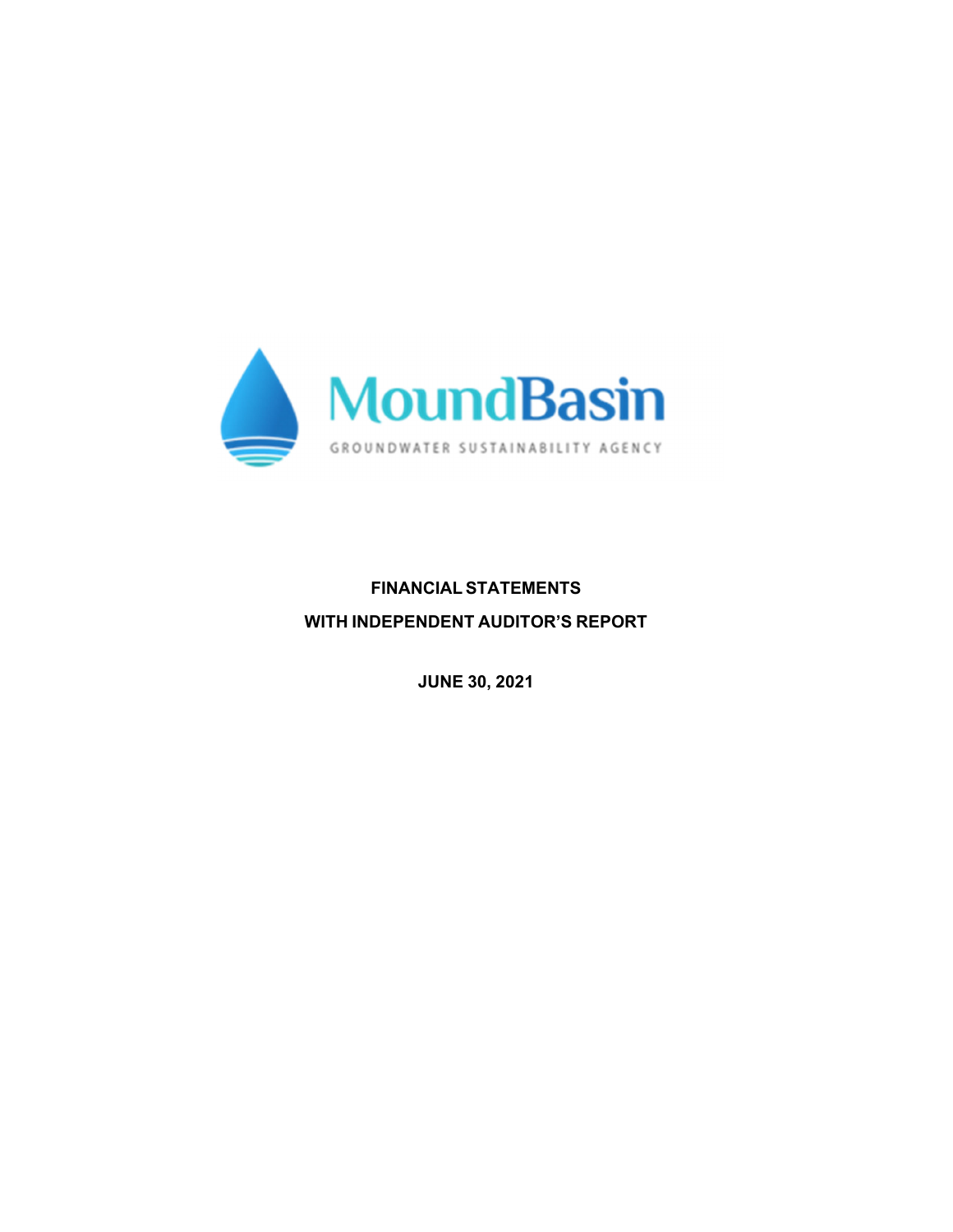# **Table of Contents For the year ended June 30, 2021**

|                                                              | Page |
|--------------------------------------------------------------|------|
| Independent Auditor's Report                                 |      |
| Management's Discussion and Analysis                         | 4    |
| <b>Basic Financial Statements</b>                            |      |
| <b>Statement of Net Position</b>                             | 9    |
| Statements of Revenues, Expenses and Changes in Net Position | 10   |
| <b>Statements of Cash Flows</b>                              | 11   |
| <b>Notes to Financial Statements</b>                         | 12   |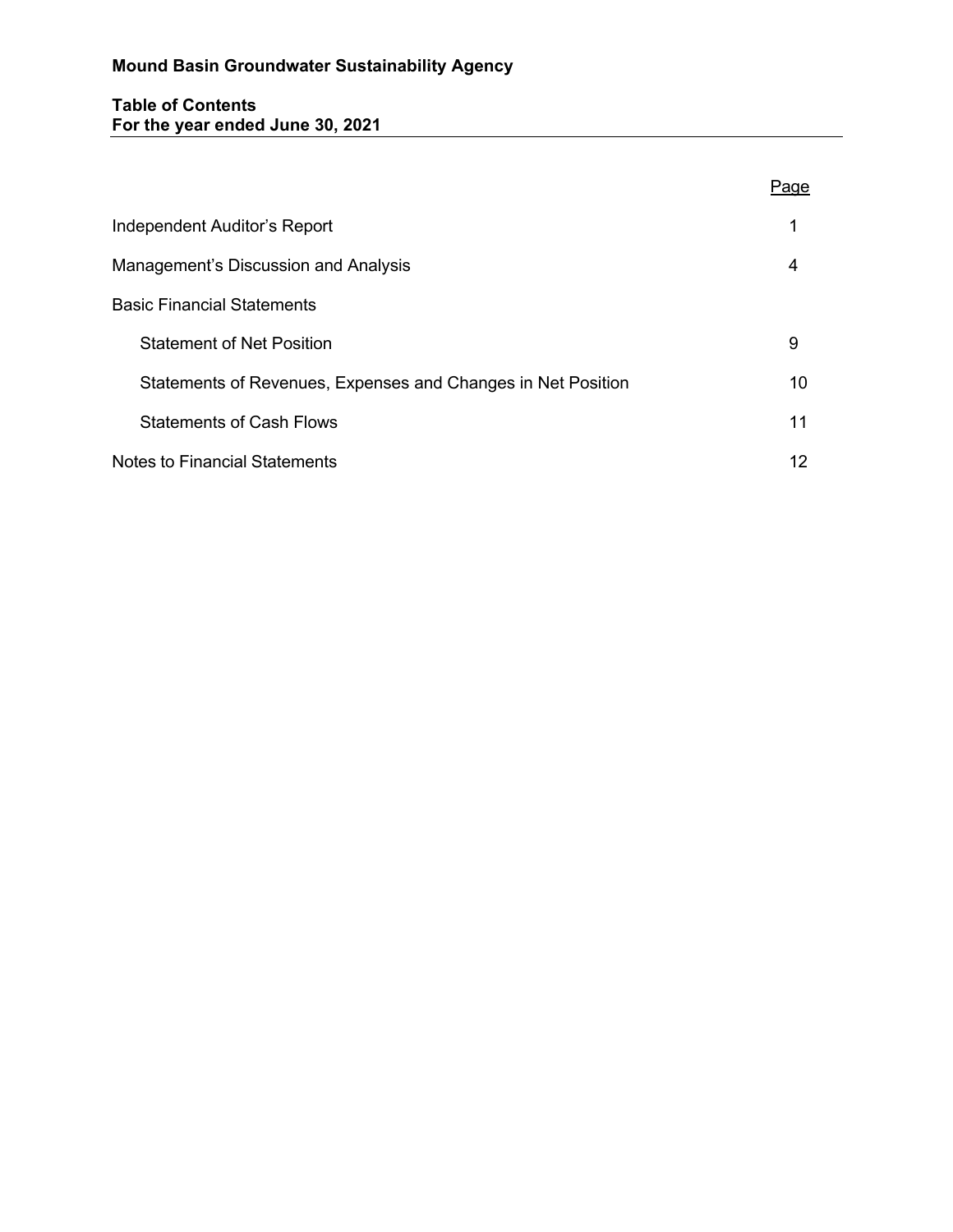

ROGERS, ANDERSON, MALODY & SCOTT, LLP CERTIFIED PUBLIC ACCOUNTANTS, SINCE 1948

735 E. Carnegie Dr. Suite 100 San Bernardino, CA 92408 909 889 0871 T 909 889 5361 F ramscpa.net

#### **PARTNERS**

Brenda L. Odle, CPA, MST Terry P. Shea, CPA Scott W. Manno, CPA, CGMA Leena Shanbhag, CPA, MST, CGMA Bradferd A. Welebir, CPA, MBA, CGMA Jenny W. Liu, CPA, MST

#### **MANAGERS / STAFF**

Charles De Simoni, CPA Gardenya Duran, CPA, CGMA Brianna Schultz, CPA Seong-Hyea Lee, CPA, MBA Evelyn Morentin-Barcena, CPA Veronica Hernandez, CPA Laura Arvizu, CPA Xinlu Zoe Zhang, CPA, MSA John Maldonado, CPA, MSA Thao Le, CPA, MBA Julia Rodriguez Fuentes, CPA, MSA

#### **MEMRERS**

American Institute of Certified Public Accountants

> PCPS The AICPA Alliance for CPA Firms

Governmental Audit **Ouglity Center** 

Employee Benefit Plan Audit Quality Center

California Society of Certified Public Accountants



#### *Independent Auditor's Report*

To the Board of Directors Mound Basin Groundwater Sustainability Agency Ventura, California

#### **Report on the Audit of the Financial Statements**

#### *Opinion*

We have audited the accompanying financial statements of the Mound Basin Groundwater Sustainability Agency (the Agency), as of June 30, 2021, the related changes in financial position and cash flows for the years ended June 30, 2021 and 2020, and the related notes to the financial statements, which collectively comprise the Agency's basic financial statements as listed in the table of contents.

In our opinion, the accompanying financial statements present fairly, in all material respects, the respective financial position of the Agency, as of June 30, 2021, and the changes in financial position and cash flows for the years ended June 30, 2021 and 2020 in accordance with accounting principles generally accepted in the United States of America, as well as the accounting systems prescribed by the State Controller's Office and state regulations governing Special Districts.

#### *Basis for Opinion*

We conducted our audit in accordance with auditing standards generally accepted in the United States of America (GAAS), the standards applicable to financial audits contained in *Government Auditing Standards,* issued by the Comptroller General of the United States, and the State Controller's *Minimum Audit Requirements for California Special District's*. Our responsibilities under those standards are further described in the Auditor's Responsibilities for the Audit of the Financial Statements section of our report. We are required to be independent of the Agency and to meet our other ethical responsibilities, in accordance with the relevant ethical requirements relating to our audit. We believe that the audit evidence we have obtained is sufficient and appropriate to provide a basis for our audit opinion.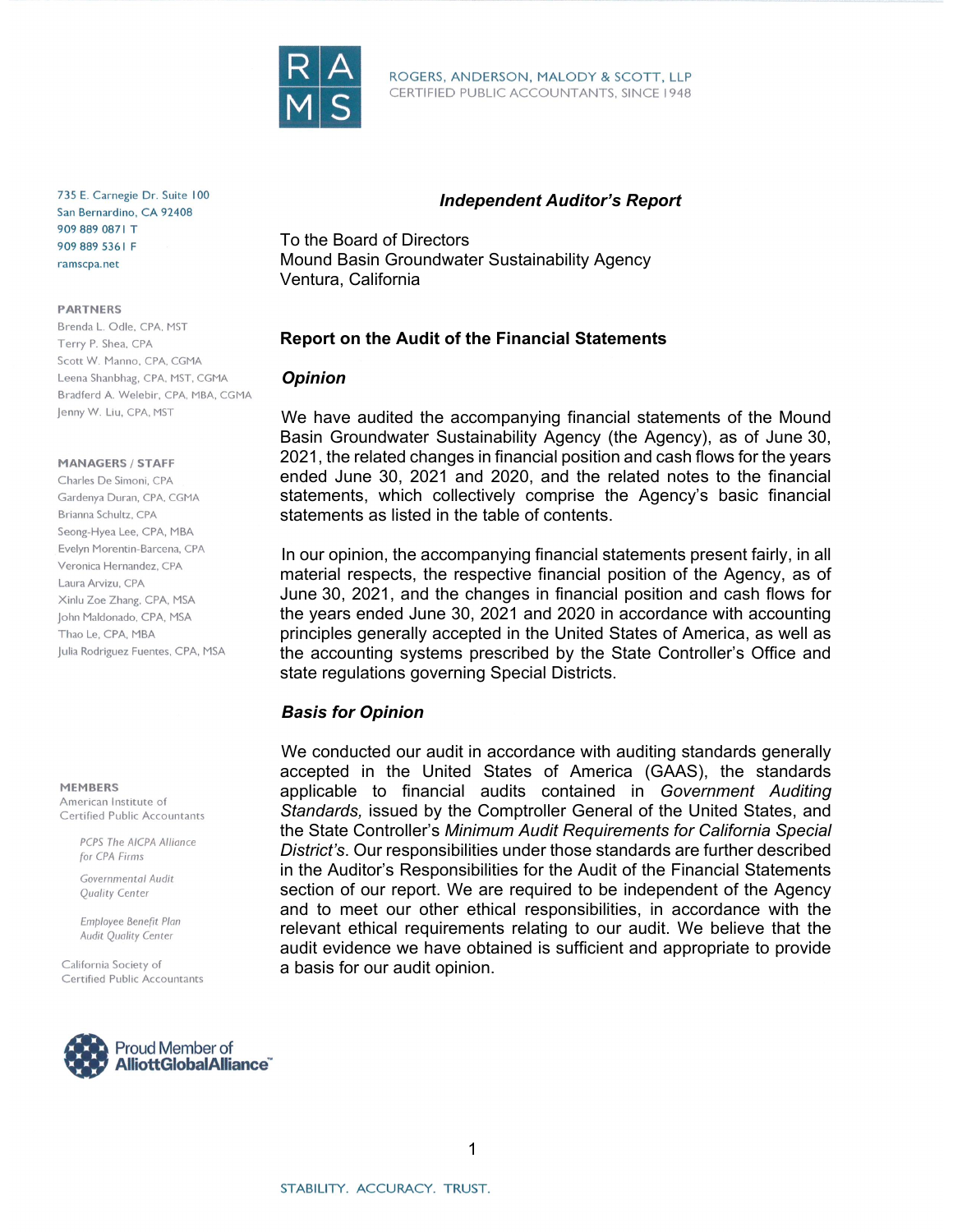## *Responsibilities of Management for the Financial Statements*

The Agency's management is responsible for the preparation and fair presentation of the financial statements in accordance with accounting principles generally accepted in the United States of America, and for the design, implementation, and maintenance of internal control relevant to the preparation and fair presentation of financial statements that are free from material misstatement, whether due to fraud or error.

In preparing the financial statements, management is required to evaluate whether there are conditions or events, considered in the aggregate, that raise substantial doubt about the Agency's ability to continue as a going concern for one year after the date that the financial statements are issued.

## *Auditor's Responsibilities for the Audit of the Financial Statements*

Our objectives are to obtain reasonable assurance about whether the financial statements as a whole are free from material misstatement, whether due to fraud or error, and to issue an auditor's report that includes our opinion. Reasonable assurance is a high level of assurance but is not absolute assurance and therefore is not a guarantee that an audit conducted in accordance with GAAS will always detect a material misstatement when it exists. The risk of not detecting a material misstatement resulting from fraud is higher than for one resulting from error, as fraud may involve collusion, forgery, intentional omissions, misrepresentations, or the override of internal control. Misstatements are considered material if there is a substantial likelihood that, individually or in the aggregate, they would influence the judgment made by a reasonable user based on the financial statements.

In performing an audit in accordance with GAAS, we:

- Exercise professional judgment and maintain professional skepticism throughout the audit.
- Identify and assess the risks of material misstatement of the financial statements, whether due to fraud or error, and design and perform audit procedures responsive to those risks. Such procedures include examining, on a test basis, evidence regarding the amounts and disclosures in the financial statements.
- Obtain an understanding of internal control relevant to the audit in order to design audit procedures that are appropriate in the circumstances, but not for the purpose of expressing an opinion on the effectiveness of the Agency's internal control. Accordingly, no such opinion is expressed.
- Evaluate the appropriateness of accounting policies used and the reasonableness of significant accounting estimates made by management, as well as evaluate the overall presentation of the financial statements.
- Conclude whether, in our judgment, there are conditions or events, considered in the aggregate, that raise substantial doubt about Agency's ability to continue as a going concern for a reasonable period of time.

We are required to communicate with those charged with governance regarding, among other matters, the planned scope and timing of the audit, significant audit findings, and certain internal control–related matters that we identified during the audit.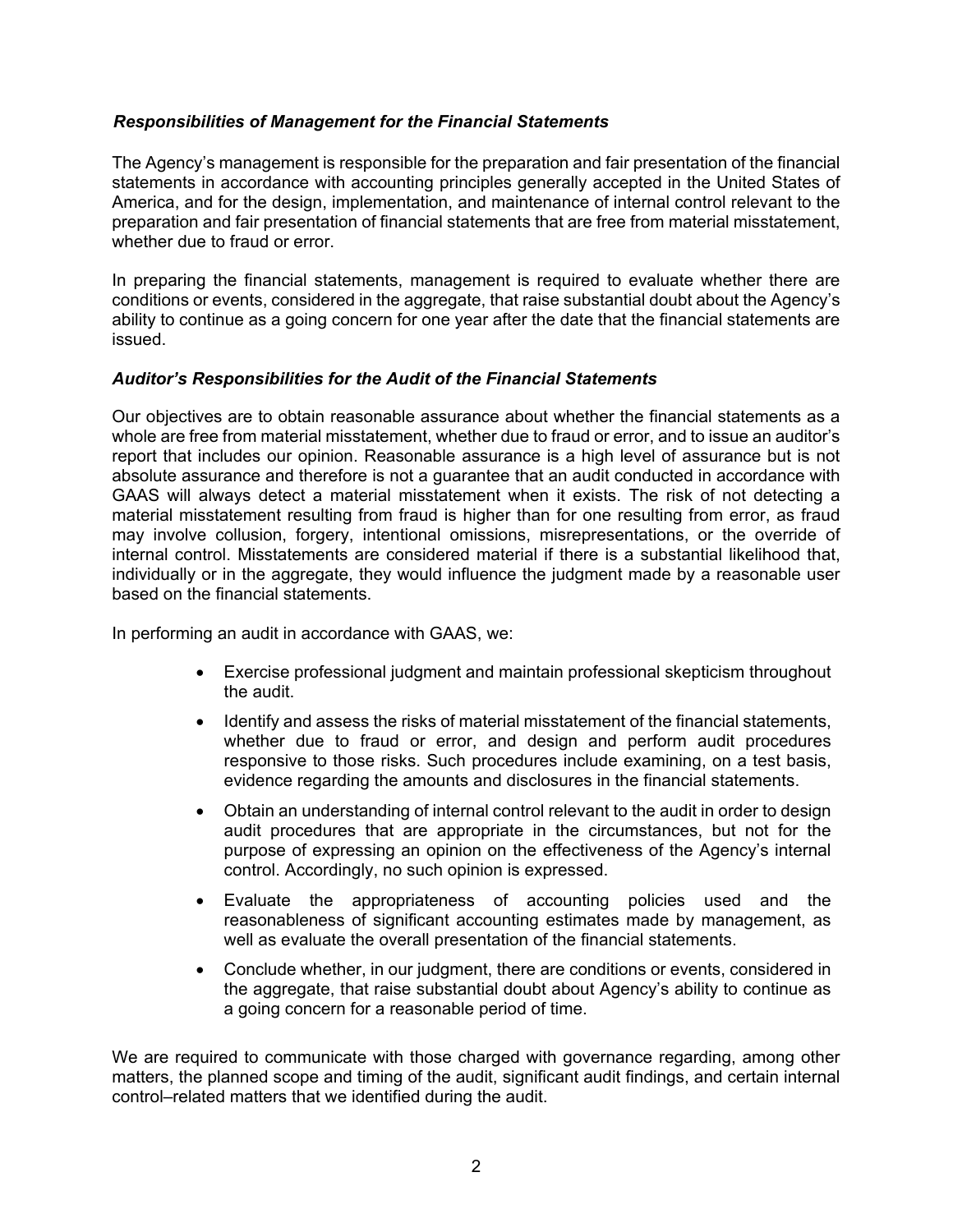#### *Required Supplementary Information*

Accounting principles generally accepted in the United States of America require that the required supplementary information, such as management's discussion and analysis, as listed in the table of contents be presented to supplement the basic financial statements. Such information is the responsibility of management and, although not a part of the basic financial statements, is required by the Governmental Accounting Standards Board who considers it to be an essential part of financial reporting for placing the basic financial statements in an appropriate operational, economic, or historical context. We have applied certain limited procedures to the required supplementary information in accordance with auditing standards generally accepted in the United States of America, which consisted of inquiries of management about the methods of preparing the information and comparing the information for consistency with management's responses to our inquiries, the basic financial statements, and other knowledge we obtained during our audit of the basic financial statements. We do not express an opinion or provide any assurance on the information because the limited procedures do not provide us with sufficient evidence to express an opinion or provide any assurance.

#### **Other Reporting Required by** *Government Auditing Standards*

In accordance with *Government Auditing Standards*, we have also issued our report dated November 4, 2021 on our consideration of the Agency's internal control over financial reporting and on our tests of its compliance with certain provisions of laws, regulations, contracts, and grant agreements and other matters. The purpose of that report is solely to describe the scope of our testing of internal control over financial reporting and compliance and the results of that testing, and not to provide an opinion on the effectiveness of internal control over financial reporting or on compliance. That report is an integral part of an audit performed in accordance with *Government Auditing Standards* in considering the Agency's internal control over financial reporting and compliance.

Rogers, Andereou, Malody e Scott, LLP.

San Bernardino, California November 4, 2021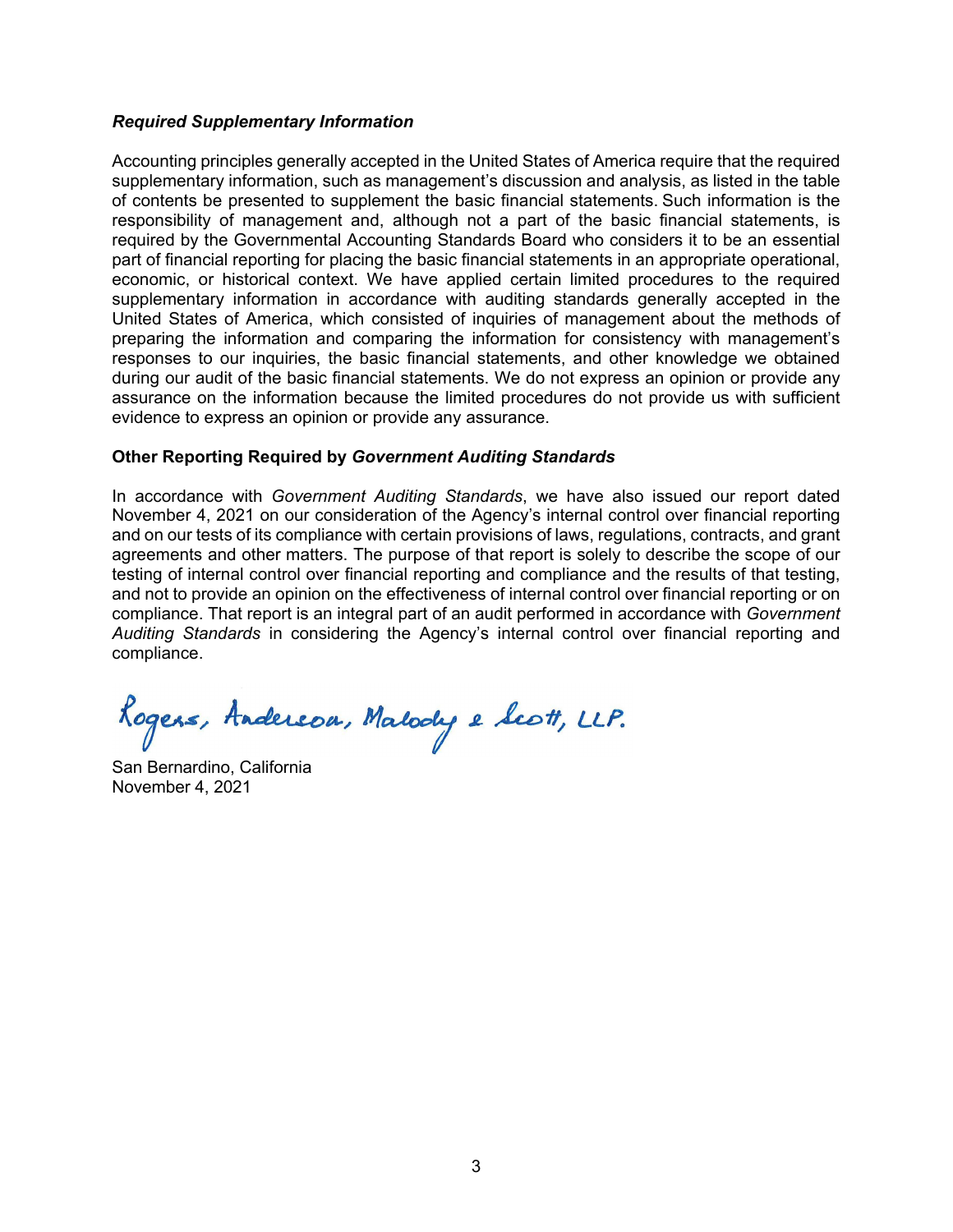#### **Management's Discussion and Analysis For the year ended June 30, 2021**

The following Management Discussion and Analysis (MD&A) of activities and financial performance of the Mound Basin Groundwater Sustainability Agency (Agency) introduces the financial statements of the District for the fiscal years ended June 30, 2021 and June 30, 2020. We encourage readers to consider the information presented here in conjunction with the basic financial statements and related notes, which follow this section.

#### **Introduction to the Agency**

The Agency was formed in June 2017 in response to the 2014 Sustainable Groundwater Management Act (SGMA or the Act). SGMA requires groundwater basins subject to the Act to form a Groundwater Sustainability Agency (GSA), which is then required to develop and implement a groundwater sustainability plan (GSP or Plan) and achieve sustainable groundwater management within 20 years of Plan adoption. The Agency is required to submit its GSP to the Department of Water Resources for approval by January 31, 2022.

The Agency is a joint powers authority comprised of the following three local public agencies: United Water Conservation District (United), the County of Ventura (the County), and the City of San Buenaventura (the City). The boundaries of these agencies and the Mound Basin Groundwater Sustainability Agency are shown on the map below.



The Agency's Board of Directors is composed of three Member Directors and two Stakeholder Directors. United, the County, and the City each appoint one Member Director to the Board. The Joint Powers Agreement (JPA) specifies that one Agricultural Stakeholder Director and one Environmental Stakeholder Director will be selected by the Member Directors.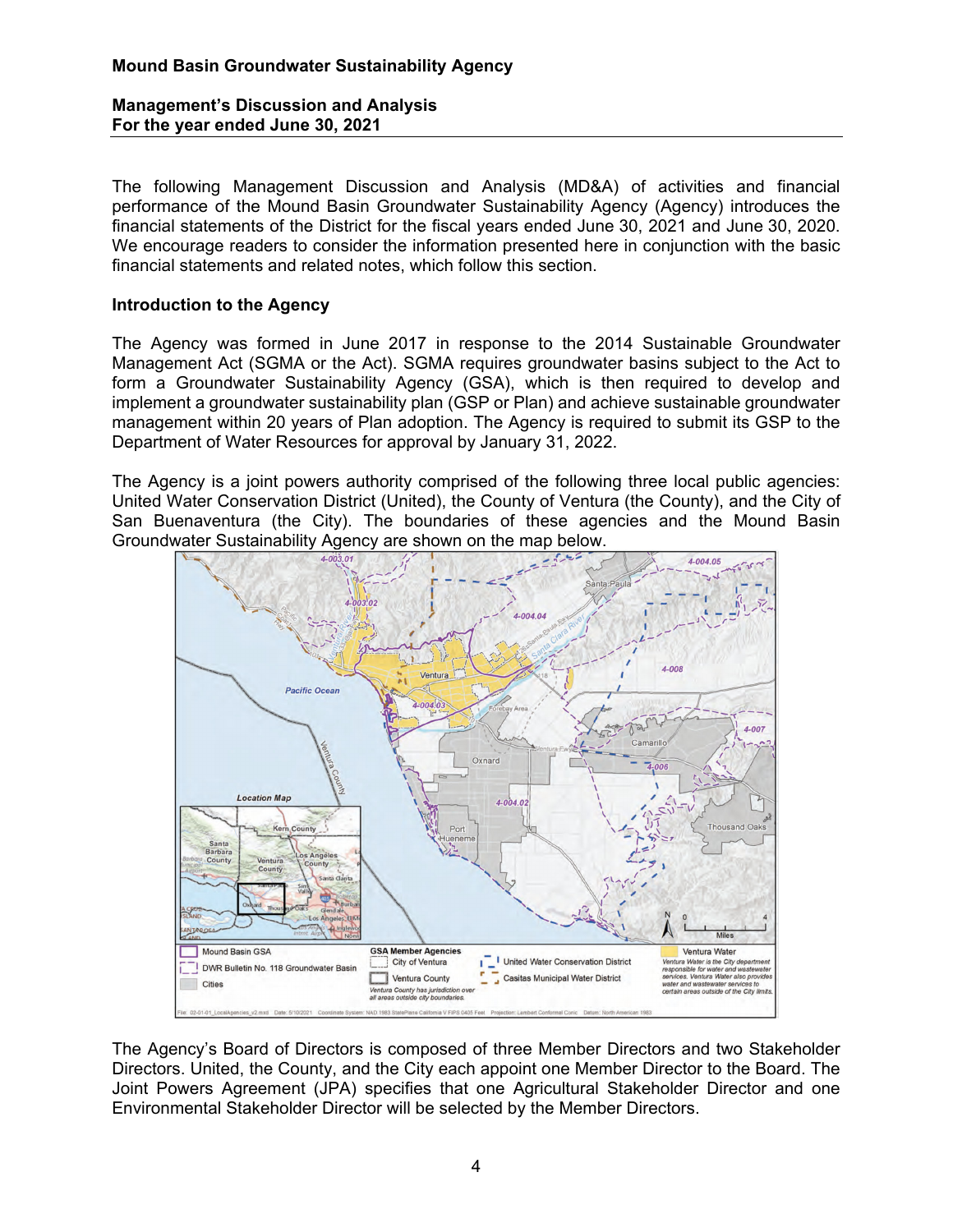#### **Management's Discussion and Analysis For the year ended June 30, 2021**

The Agency's primary source of revenue is groundwater extraction fees, charged to each entity that extracts groundwater from a well located within the basin during the reporting period. Data on acre feet of water pumped is provided to the Agency by United. Well owners and operators report their pumping to United on a semi-annual basis.

The Agency was awarded a grant from the Department of Water Resources to assist with the preparation of the Groundwater Sustainability Plan. The grant period runs through April 2022. Grant funding totals \$758,100 and requires a cost share by the Agency of \$263,206. Grant revenue is recorded in the period in which it is earned.

#### **Financial and Operational Highlights**

- In Fiscal Year 2020-21 the Agency charged groundwater extraction fees for the period from July 1, 2020 through June 30, 2021 totaling 5,543-acre feet and generating \$134,920 in revenue.
- In Fiscal Year 2019-20, the Agency charged groundwater extraction fees for 5,876-acre feet of water that was pumped in the basin during the year, generating \$170,392 in revenue.
- The Agency had an increase in net position of \$59,685 in Fiscal Year 2020-21 and an increase of \$43,309 in Fiscal Year 2019-20.
- The increase in net position in Fiscal Year 2020-21 was due to both an increase in State grant funding and lower than anticipated operating expenses, mainly in GSP Preparation and Legal.

## **Overview of the Financial Statements**

The discussion and analysis provided here are intended to serve as an introduction to the Agency's basic financial statements. The Agency's basic financial statements consist of two components: 1) fund financial statements and 2) notes to the financial statements.

**Fund Financial Statements.** A *fund* is a grouping of related accounts that is used to maintain control over resources that have been segregated for specific activities or objectives. The Agency, like other State and local governments, uses fund accounting to ensure and demonstrate compliance with finance-related legal requirements. The Agency utilizes one fund, which is categorized as a proprietary (enterprise) fund.

The Agency uses the *accrual basis of accounting* in its proprietary fund, which is similar to the accounting method used by most private sector companies. All the current year's revenues and expense are taken into accounts regardless of when the cash is received or paid.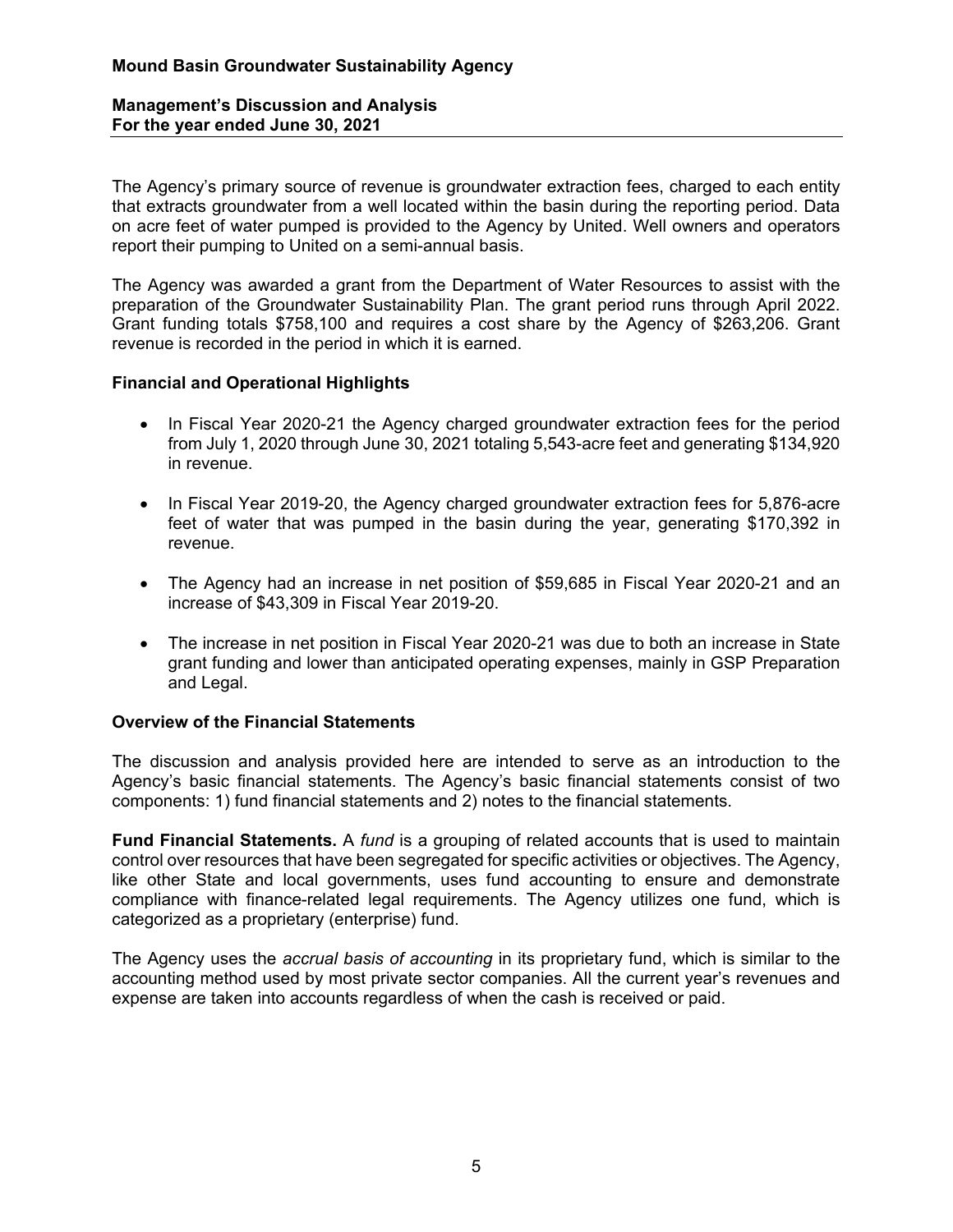#### **Management's Discussion and Analysis For the year ended June 30, 2021**

#### **Required Financial Statements**

**Statement of Net Position.** The Statement of Net Position presents financial information on all the Agency's assets (resources) and liabilities (obligations), with the difference reported as net position. Over time, increases or decreases in net position may serve as a useful indicator of whether the financial position of the Agency is improving or deteriorating.

The following condensed financial information provides an overview of the Agency's net position for the years ended June 30, 2021 and 2020:

|                            | June 30         |               | Change       |            |  |  |
|----------------------------|-----------------|---------------|--------------|------------|--|--|
|                            | 2021            | 2020          | Dollar       | Percentage |  |  |
| Assets                     |                 |               |              |            |  |  |
| Current assets             | 433,277<br>- \$ | 400,595<br>\$ | 32,682<br>\$ | 8.16%      |  |  |
| <b>Total assets</b>        | 433,277         | 400,595       | 32,682       | 8.16%      |  |  |
| Liabilities                |                 |               |              |            |  |  |
| <b>Current liabilities</b> | 18.137          | 45.140        | (27,003)     | $-59.82%$  |  |  |
| Noncurrent liabilities     | 55,000          | 55,000        |              | $0.00\%$   |  |  |
| Total liabilities          | 73.137          | 100.140       | (27,003)     | $-26.97%$  |  |  |
| Net position               |                 |               |              |            |  |  |
| Unrestricted               | 360.140         | 300.455       | 59,685       | 19.86%     |  |  |
| Total net position         | 360.140         | \$<br>300.455 | 59,685<br>\$ | 19.86%     |  |  |

The Agency's total net position as of June 30, 2021 is \$360,140, all of which is unrestricted. The largest portion of the Agency's net position as of June 30, 2021 are receivables of \$253,132, followed by cash totaling \$180,145. The Agency's only liabilities are payables of \$18,137 and a cash advance from the City of San Buenaventura (the City) for \$55,000. The Agency's liabilities are 20% of net position.

**Statement of Revenues, Expenses and Change in Net Position**. The Statement of Revenues, Expenses and Change in Net Position provides information on the Agency's financial activity during the year. It provides a summary of the Agency's revenues generated from groundwater extraction fees and the operating expenses associated with the activities of the Agency. It also summarizes other non-operating revenue sources such as grant revenue.

The following condensed financial information provides an overview of the Agency's revenues and expenses for the fiscal years ended June 30, 2021 and June 30, 2020:

|                        | June 30, 2021 |    | June 30, 2020 | Change |            |  |
|------------------------|---------------|----|---------------|--------|------------|--|
| Operating revenues     | 134,920       | \$ | 170,392       |        | (35, 472)  |  |
| Operating expenses     | 412,430       |    | 245,449       |        | 166,981    |  |
| Operating income       | (277,510)     |    | (75,057)      |        | (202, 453) |  |
| Nonoperation revenues  | 339,748       |    | 119,430       |        | 220,318    |  |
| Nonoperating expenses  | (2, 553)      |    | (1,064)       |        | (1,489)    |  |
| Change in net position | 59,685        | S  | 43,309        |        | 19,354     |  |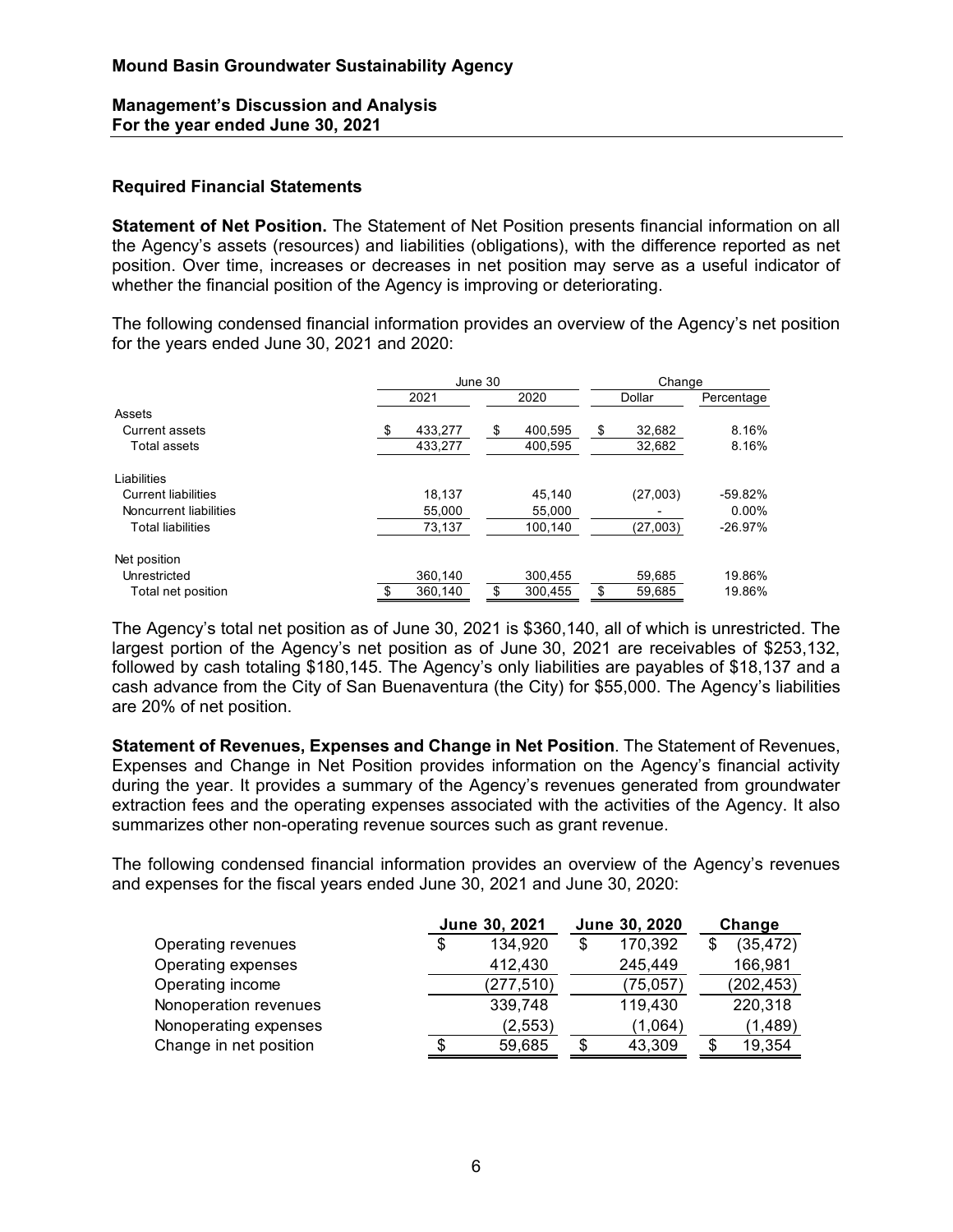#### **Management's Discussion and Analysis For the year ended June 30, 2021**

In fiscal year 2019-20, the Agency increased its net position by \$43,309 as all groundwater extraction fees for both periods were \$30 per acre foot. The most recent fiscal year included revenue for groundwater extractions fees for two periods: July through December 2020 at \$28 per acre foot and January through June 2021 at \$19 per acre foot. The largest component of the expenses (92%) related to professional services for GSP preparation and contracted staff. The Agency also recognized grant revenue of \$339,748 and had an increase of net position of \$59,685 in FY 2020-21.

#### **Budgetary Highlights**

**Original Budget to Final Budget**. There was a mid-year budget modification to the Fiscal Year 2019-20 budget, State grant revenues were reduced due to lower GSP consultant fees. The Fiscal Year 2020-21 budget was slightly modified to account for projected late fees, causing the only change to net income, as well as reorganizing expense categories while maintaining the same overall expense amount.

**Variances to Budget.** A condensed statement of variances to budget is presented below.

|                                     | <b>2021 Final</b> |             |  |               |  | <b>2020 Final</b> |  |             |  |               |  |             |
|-------------------------------------|-------------------|-------------|--|---------------|--|-------------------|--|-------------|--|---------------|--|-------------|
|                                     |                   | 2021 Actual |  | <b>Budget</b> |  | Variance          |  | 2020 Actual |  | <b>Budget</b> |  | Variance    |
| Operating revenues - groundwater    |                   |             |  |               |  |                   |  |             |  |               |  |             |
| extraction fees                     |                   | 134.920     |  | 150.000       |  | (15.080)          |  | 170.392     |  | 187.500       |  | \$(17, 108) |
| Operating expenses                  |                   | 412.430     |  | 595.236       |  | 182.806           |  | 245.449     |  | 429.989       |  | 184.540     |
| Nonoperating revenues/expenses, net |                   | 337,195     |  | 492.039       |  | (154.844)         |  | 118.366     |  | 197.278       |  | (78,912)    |
| Net income (loss)                   |                   | 59.685      |  | 46.803        |  | 12.882            |  | 43.309      |  | (45.211)      |  | 88,520      |

Groundwater extraction fee revenue was \$32,188 lower than budgeted for the two fiscal years combined due in part to conservative budgeting based on historical average use as well as lower groundwater extraction rates in Fiscal Year 2020-21. In total approximately 1,081-acre feet less of water was pumped from wells located in the Mound Basin than was projected.

Operating expenses were \$367,346 lower than budgeted for the two fiscal years combined. Approximately \$234,506 of this variance is a combination of timing differences and reduced costs as professional services related to the development of the GSP have been incurred more slowly than planned. The remainder of the variance is due to savings in operating expenses, primarily contractual staff and legal fees.

The higher-than-planned net position will be used to cover the costs of development of the GSP and regular operating expenses in future fiscal years.

**Statement of Cash Flows.** The Statement of Cash Flows reports the Agency's sources and uses of cash and the change in cash balance during the reporting period. \$270,766 of the Agency's cash was used/expended by operating activities, consisting of cash received from customers offset by Operating Expenses. The Agency recognizes that there is an increase of approximately \$100,000 in the Accounts Receivable which reduced the overall cash flow. The Agency had no investing activities during Fiscal Years 2019-20 or 2020-21.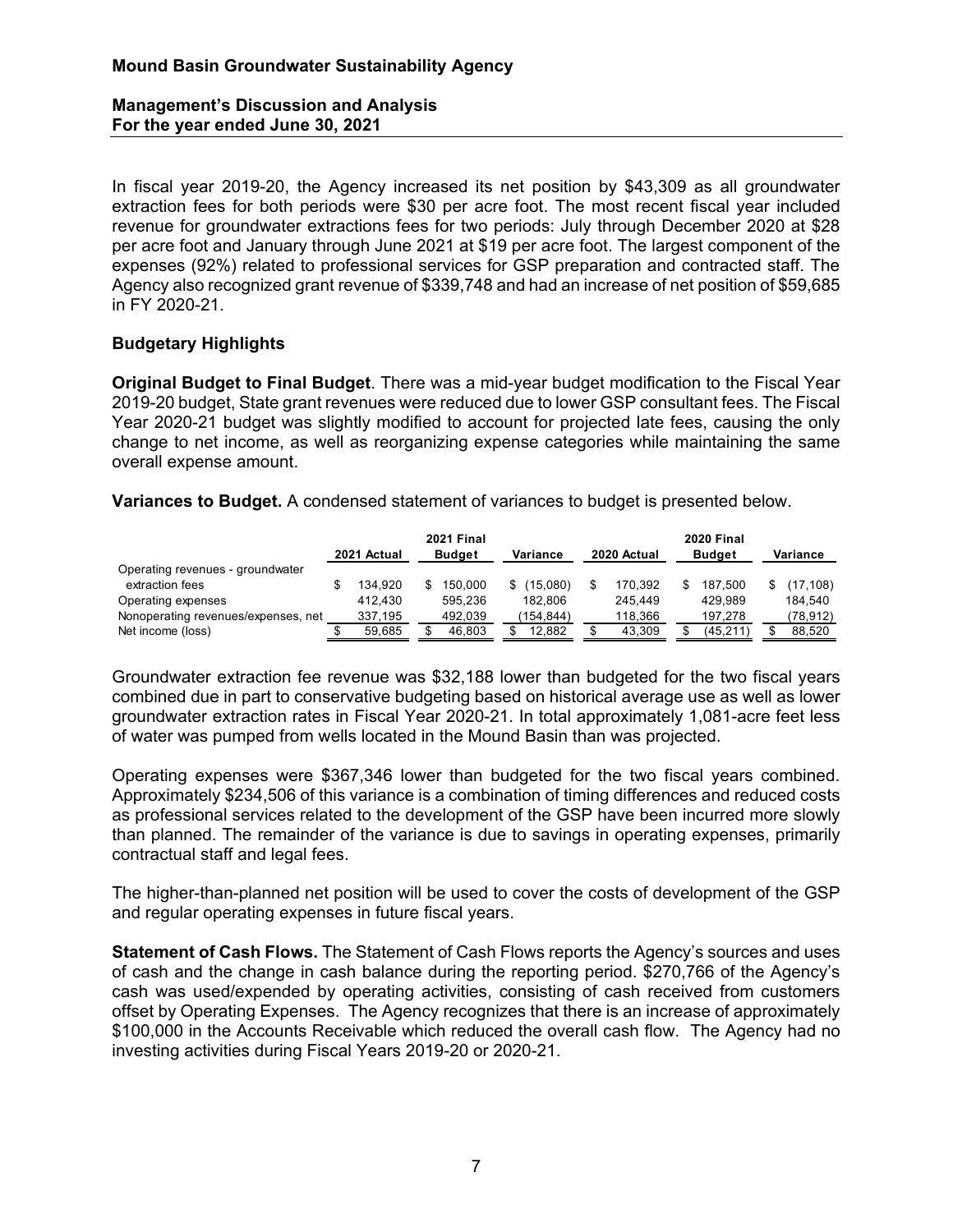#### **Management's Discussion and Analysis For the year ended June 30, 2021**

**Notes to the Financial Statements.** The notes provide additional information that is necessary to acquire a full understanding of the data provided in the basic financial statements. The notes to the financial statements can be found on pages 12-13 of this report.

#### **Capital Assets**

The Agency has no capital assets and no plans to acquire capital assets in the coming fiscal year.

#### **Debt**

The Agency's only debt consists of a \$55,000 cash advance from the City of San Buenaventura. Interest is accrued at the annual rate published as the yield of the Local Agency Investment Fund administered by the California State Treasurer. The advance is to be repaid, with interest, by December 31, 2022.

#### **Economic Factors and Next Year's Budgets and Rates**

The following factors currently affect the Agency and were considered in developing the Fiscal Year 2021-22 budget.

- Anticipated groundwater pumping volume based on conservative historical averages, rather than based on Fiscal Year 2019-20 and 2020-21 pumping volumes.
- Anticipated timing of grant reimbursements, which occur approximately six months after the end of the quarterly reporting period.
- Professional services to finish preparation of the GSP were estimated based on work completed in Fiscal Year 2019-20 and anticipated remaining work in Fiscal Year 2020-21 necessary to finalize, adopt, and submit the GSP by January 31. 2022.
- Professional services anticipated for GSP implementation activities beginning in 2022. including preparation and submittal of the first required GSP annual report and other miscellaneous implementation activities.
- Budgeted groundwater extraction fee rates are \$59 per acre foot for Fiscal Year 2021-22.

## **Requests for Information**

This report is designed to provide the Agency's ratepayers, stakeholders, funding sources and other interested parties with an overview of the Agency's finances. Questions concerning any of the information provided in this report or requests for additional financial information should be addressed to Bryan Bondy, Executive Director, Mound Basin Groundwater Sustainability Agency, PO Box 3544, Ventura, CA 93006-3544.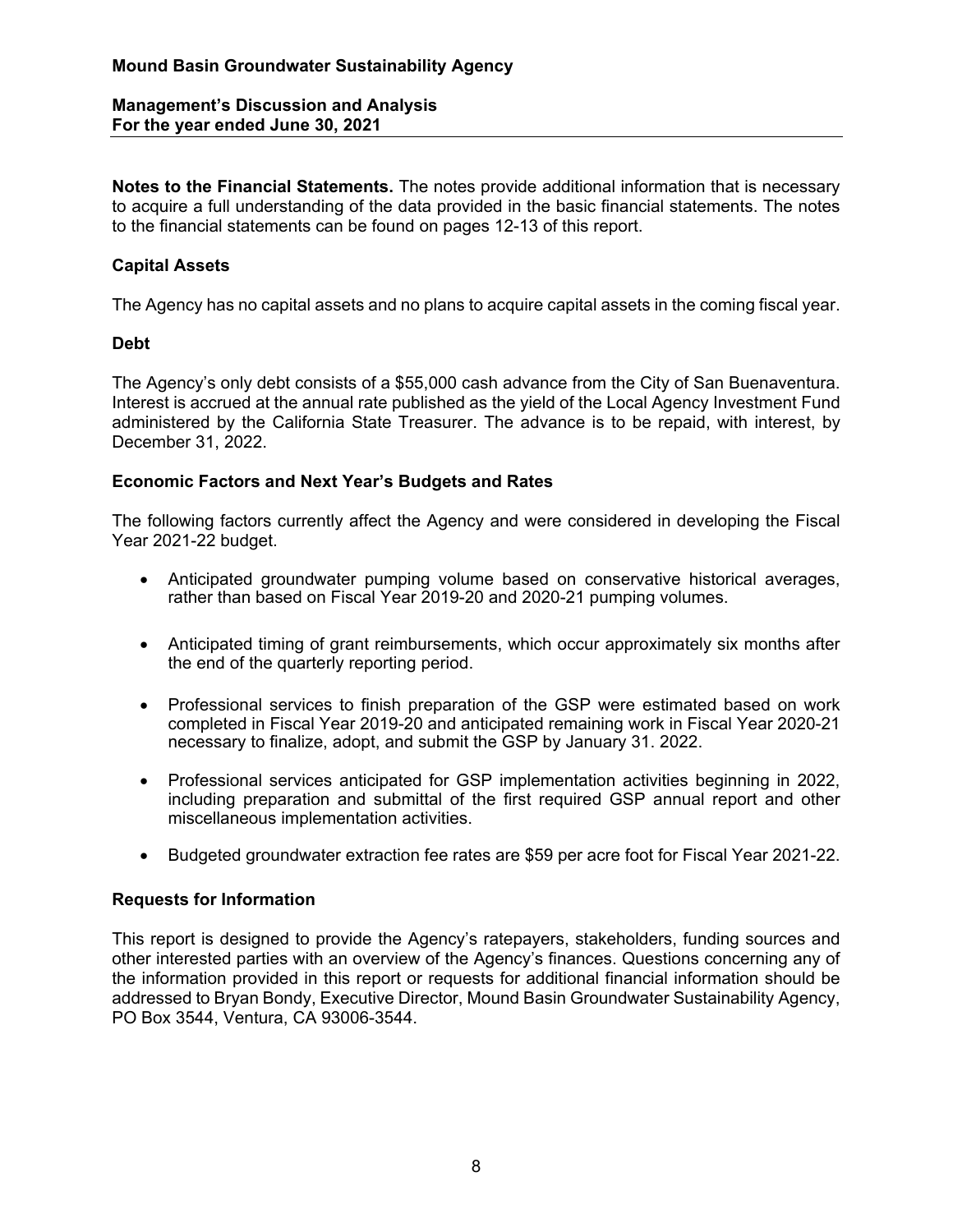# **Statement of Net Position June 30, 2021**

| <b>Assets</b>                                      |               |
|----------------------------------------------------|---------------|
| Current assets:                                    |               |
| Cash                                               | \$<br>180,145 |
| Receivables:                                       |               |
| Accounts receivable                                | 45,114        |
| Grants receivable                                  | 208,018       |
| <b>Total current assets</b>                        | 433,277       |
| Total assets                                       | 433,277       |
| <b>Liabilities</b>                                 |               |
| <b>Current liabilities:</b>                        |               |
| Accounts payable                                   | 15,904        |
| Interest payable                                   | 2,233         |
| <b>Total current liabilities</b>                   | 18,137        |
| Noncurrent liabilities:                            |               |
| Advance from City of San Buenaventura (see note 3) | 55,000        |
| <b>Total noncurrent liabilities</b>                | 55,000        |
| <b>Total liabilities</b>                           | 73,137        |
| <b>Net position:</b>                               |               |
| Restricted                                         | 360,140       |
| Total net position                                 | 360,140       |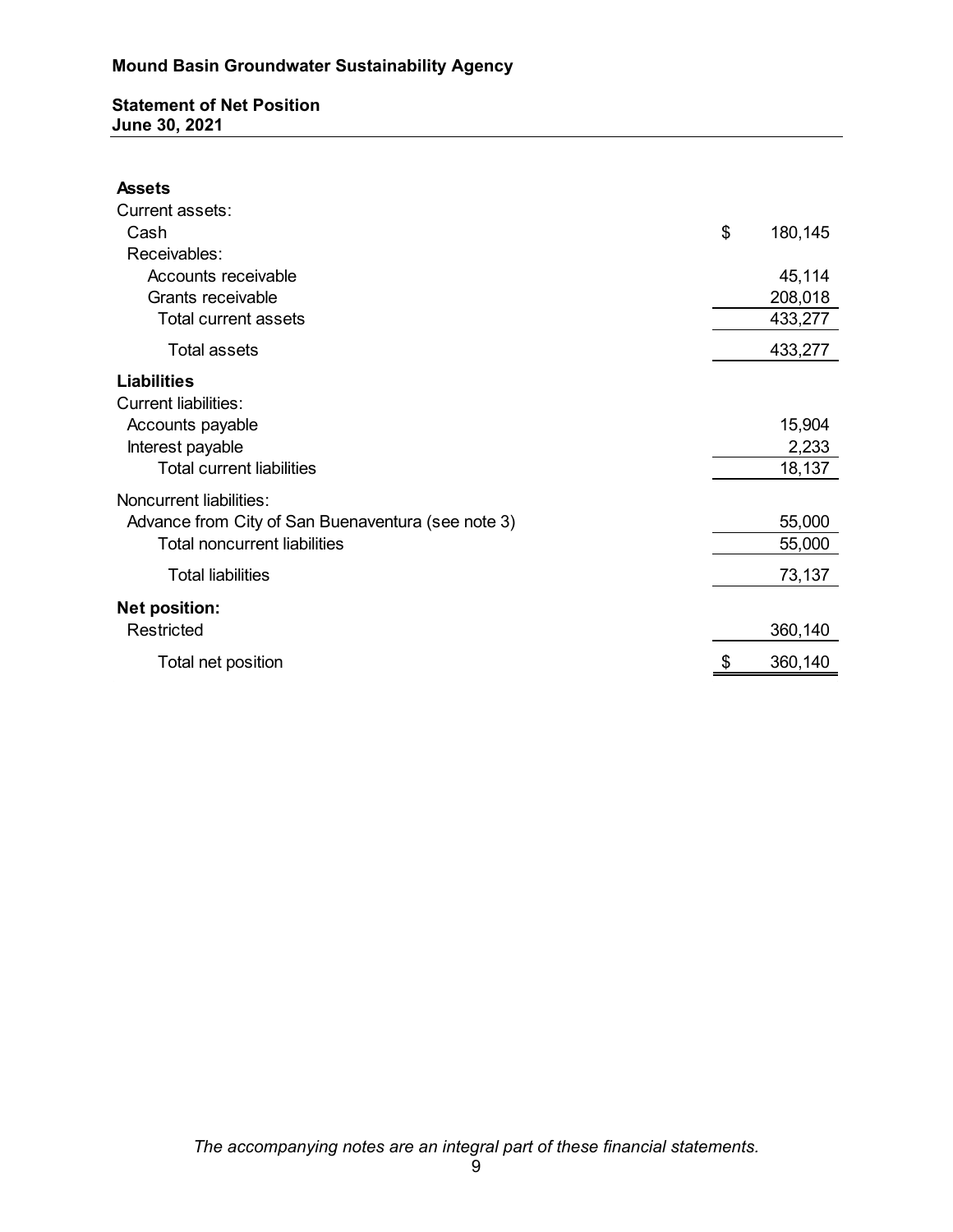# **Statement of Revenues, Expenses and Changes in Net Position For the years ended June 30, 2021 and June 30, 2020**

|                                                          | 2021          | 2020          |  |  |
|----------------------------------------------------------|---------------|---------------|--|--|
| <b>Operating revenues</b><br>Groundwater extraction fees | \$<br>134,920 | \$<br>170,392 |  |  |
| Total operating revenues                                 | 134,920       | 170,392       |  |  |
| <b>Operating expenses</b>                                |               |               |  |  |
| <b>Professional services</b>                             | 397,544       | 236,052       |  |  |
| Legal fees                                               | 5,673         | 2,270         |  |  |
| Office expenses                                          | 7,268         | 4,729         |  |  |
| Insurance                                                | 1,945         | 2,398         |  |  |
| Total operating expenses                                 | 412,430       | 245,449       |  |  |
| Operating income (loss)                                  | (277, 510)    | (75,057)      |  |  |
| Nonoperating revenues (expenses)                         |               |               |  |  |
| State grants                                             | 339,748       | 115,880       |  |  |
| Other revenues/(expenses)                                | (2,278)       | 3,550         |  |  |
| Interest expense                                         | (275)         | (1,064)       |  |  |
| Total nonoperating revenues (expenses)                   | 337,195       | 118,366       |  |  |
| Net income                                               | 59,685        | 43,309        |  |  |
| Net position, beginning of year                          | 300,455       | 257,146       |  |  |
| Net position, end of year                                | 360,140       | 300,455<br>\$ |  |  |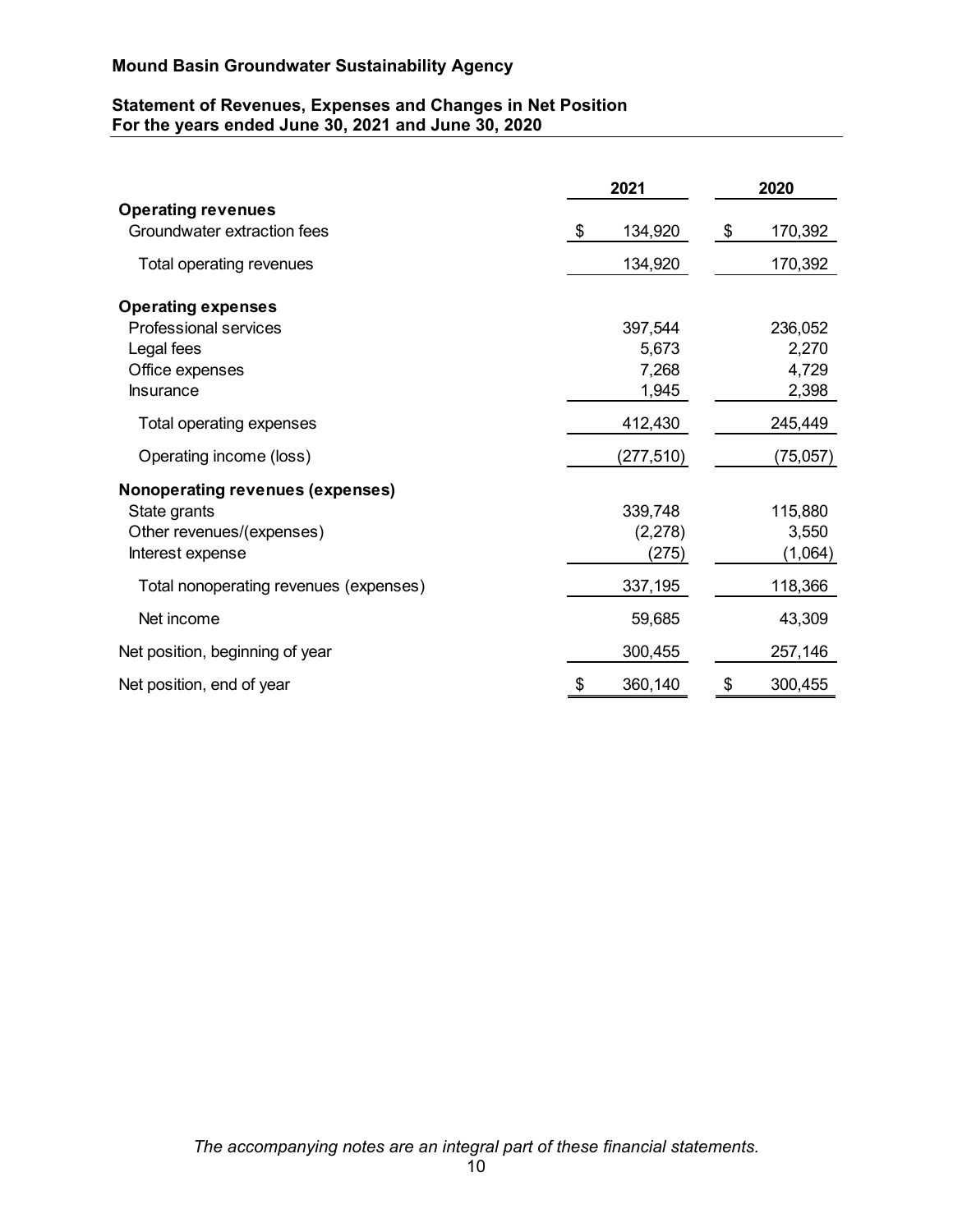## **Statement of Cash Flows For the years ended June 30, 2021 and June 30, 2020**

|                                                                                                                                                                                                                                                                                                                          |    | 2021                            | 2020 |                             |  |
|--------------------------------------------------------------------------------------------------------------------------------------------------------------------------------------------------------------------------------------------------------------------------------------------------------------------------|----|---------------------------------|------|-----------------------------|--|
| Cash flows from operating activities:<br>Cash received from customers<br>Cash payments to suppliers for goods and services                                                                                                                                                                                               | \$ | 171,220<br>(441, 986)           | \$   | 211,476<br>(213, 361)       |  |
| Net cash provided by (used for) operating activities                                                                                                                                                                                                                                                                     |    | (270, 766)                      |      | (1,885)                     |  |
| Cash flows from noncapital financing activities:<br>Proceeds from grants                                                                                                                                                                                                                                                 |    | 202,560                         |      | 61,670                      |  |
| Net cash provided by (used for) noncapital financing activities                                                                                                                                                                                                                                                          |    | 202,560                         |      | 61,670                      |  |
| Net change in cash and cash equivalents                                                                                                                                                                                                                                                                                  |    | (68, 206)                       |      | 59,785                      |  |
| Cash and cash equivalents, beginning of year                                                                                                                                                                                                                                                                             |    | 248,351                         |      | 188,566                     |  |
| Cash and cash equivalents, end of year                                                                                                                                                                                                                                                                                   | \$ | 180,145                         | \$   | 248,351                     |  |
| Reconciliation of operating income (loss) to net cash<br>provided by (used for) operating activities:<br>Operating income (loss)<br>Other revenues/(expenses)<br>Adjustments to reconcile operating income (loss)<br>to net cash used for operating activities:<br>(Increase) decrease in assets:<br>Accounts receivable | \$ | (277, 510)<br>(2,278)<br>36,300 | \$   | (75,057)<br>3,550<br>37,534 |  |
| Increase (decrease) in liabilities:<br>Accounts payable                                                                                                                                                                                                                                                                  |    | (27, 278)                       |      | 32,088                      |  |
| Net cash provided by (used for) operating activities                                                                                                                                                                                                                                                                     | \$ | (270, 766)                      | \$   | (1,885)                     |  |
| Schedule of non-cash operating, noncapital and capital related<br>financing and investing activities                                                                                                                                                                                                                     | \$ |                                 | \$   |                             |  |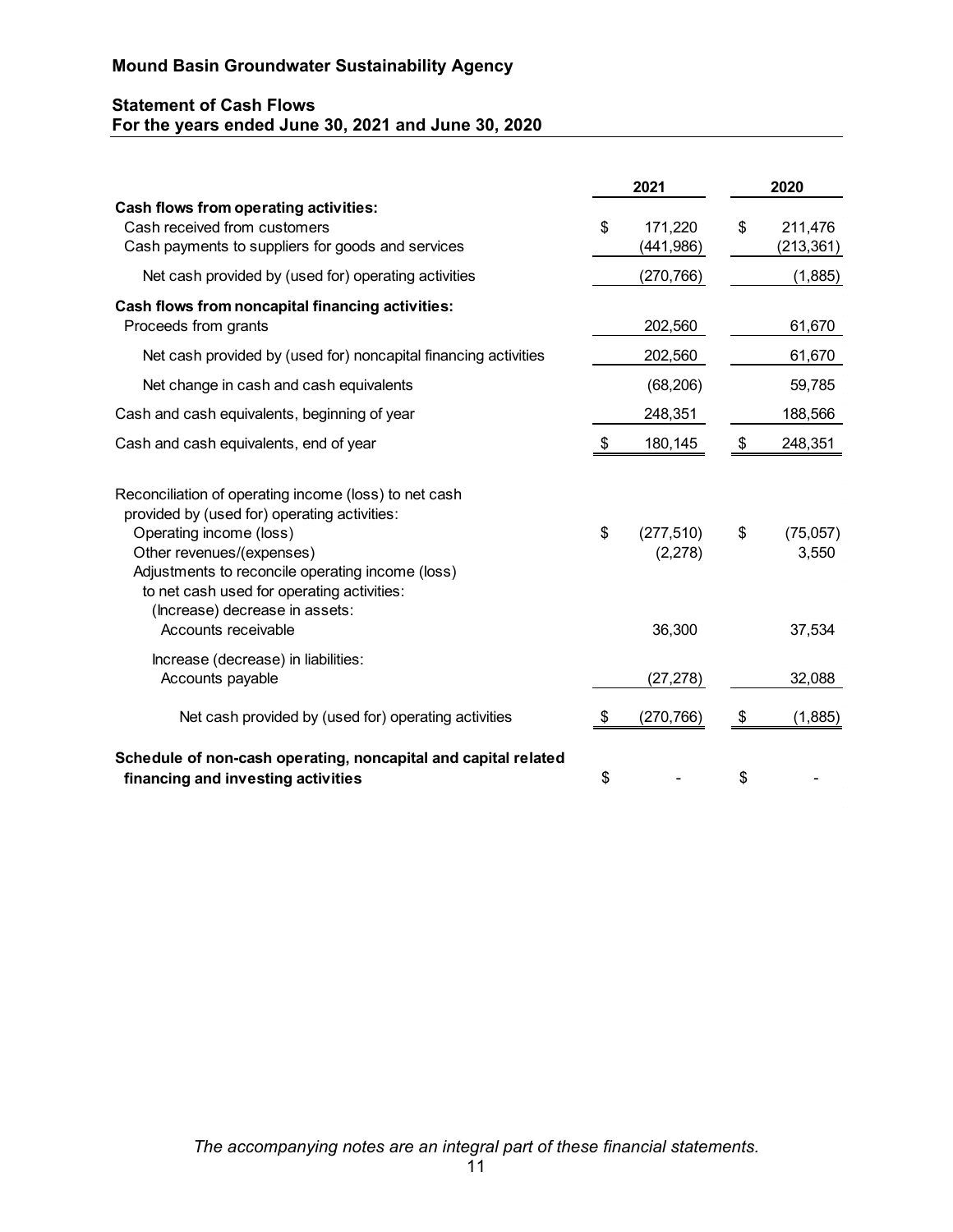#### **Notes to Financial Statements For the year ended June 30, 2021**

#### **1. Summary of Significant Accounting Policies**

#### *Reporting entity*

In May 2017, the City of San Buenaventura (the City), County of Ventura (the County), and United Water Conservation District (the District) entered into a joint powers agreement to form the Mound Basin Groundwater Sustainability Agency (the Agency). The Agency was created primarily to satisfy the requirements of the Sustainable Groundwater Management Act. The Agency is governed by one representative from the City, one representative from the County, and one representative from the District.

#### *Measurement focus and basis of accounting*

The Agency utilizes accounting principles appropriate for an enterprise fund to record its activities. Accordingly, the Agency uses the economic resources measurement focus and the accrual basis of accounting. Revenues are recorded when earned and expenses are recorded when a liability is incurred, regardless of the timing of any related cash flows.

The Agency distinguishes operating revenues and expenses from non-operating items. Operating revenues and expenses generally result from providing services or member contributions in connection with the principal ongoing operations.

When both restricted and unrestricted resources are available for use, it is the Agency's policy to use restricted resources first, then unrestricted resources as they are needed.

#### *Use of estimates*

The preparation of financial statements in conformity with generally accepted accounting principles requires the use of estimates and assumptions that affect certain reported amounts and disclosures. Accordingly, actual results could differ from those estimates.

#### *Cash and cash equivalents*

The Agency considers cash on hand, demand deposits at financial institutions to be cash and cash equivalents. The Agency does not hold any investments as of June 30, 2021.

#### *Non-current liabilities*

The Agency has received an advance from the City of San Buenaventura to fund start-up costs and is listed as a non-current liability.

#### *Fair value measurements*

Currently, the Agency does not have any assets subject to fair value measurements.